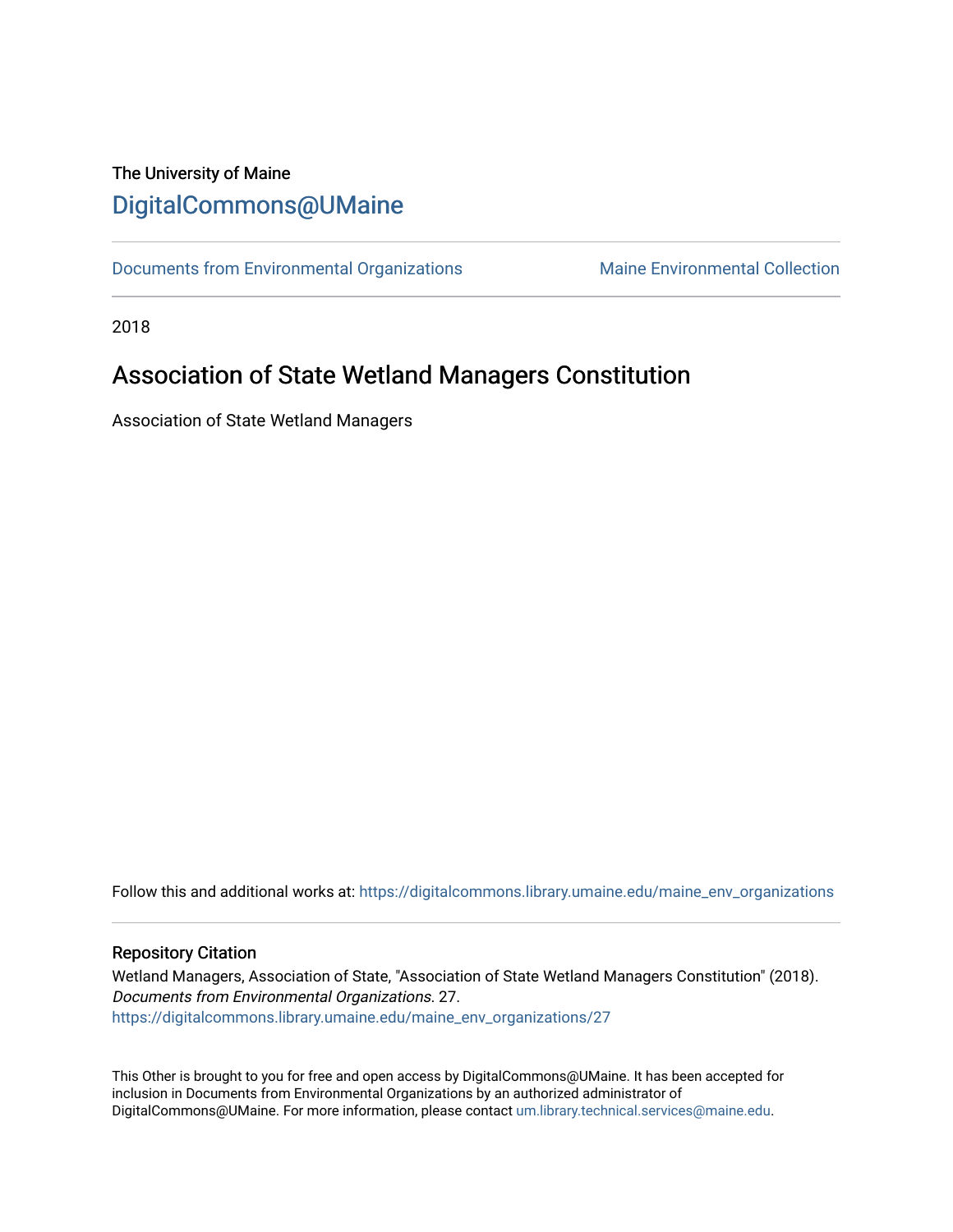## **CONSTITUTION**

## **OF**

# **THE ASSOCIATION OF STATE WETLAND MANAGERS**

#### PRFAMBI<sub>F</sub>

The Association of State Wetland Managers is hereby formed on the 12 day of December 1983, for education and research purposes to help protect, restore and manage the Nation's wetland resources. There is a need for enhanced state, local, tribal, federal, international and private roles in protection and management of wetlands. Active stewardship is needed to reduce draining, dredging, filling, excess flooding, destruction of vegetation, excavating, building and discharge of pollution. These activities have already destroyed over half of the Nation's fragile and important wetlands, which, in their natural state, serve as:

--habitat for birds, fish, amphibians, reptiles, and other wildlife,

- --habitat for rare and endangered species,
- --wave and erosion buffers,
- --flood storage and conveyance areas,
- --sources of nutrients and spawning grounds for fish and shellfish,
- --sediment and pollution traps,
- --aquifer recharge areas (in some instances),
- --educational and research areas.

## **ARTICLE I**

## Name

The official name of this organization shall be: the "Association of State Wetland Managers, Inc." hereinafter referred to as the Association.

### **ARTICLE II**

#### Purpose

The purpose of the Association is to provide the forum and means to promote protection, restoration and management of the Nation's wetlands. More specific goals include:

- To help build state, tribal, local government, federal, international, nonprofit, and private capability to protect and manage wetlands and waters;
- To promote the exchange and dissemination of information between Association members and between Association members and other interested parties through an annual meeting, workshops, seminars, newsletters, reports, books, webinars, training, the Internet and other approaches; To educate the public concerning wetland values and protection, restoration, and management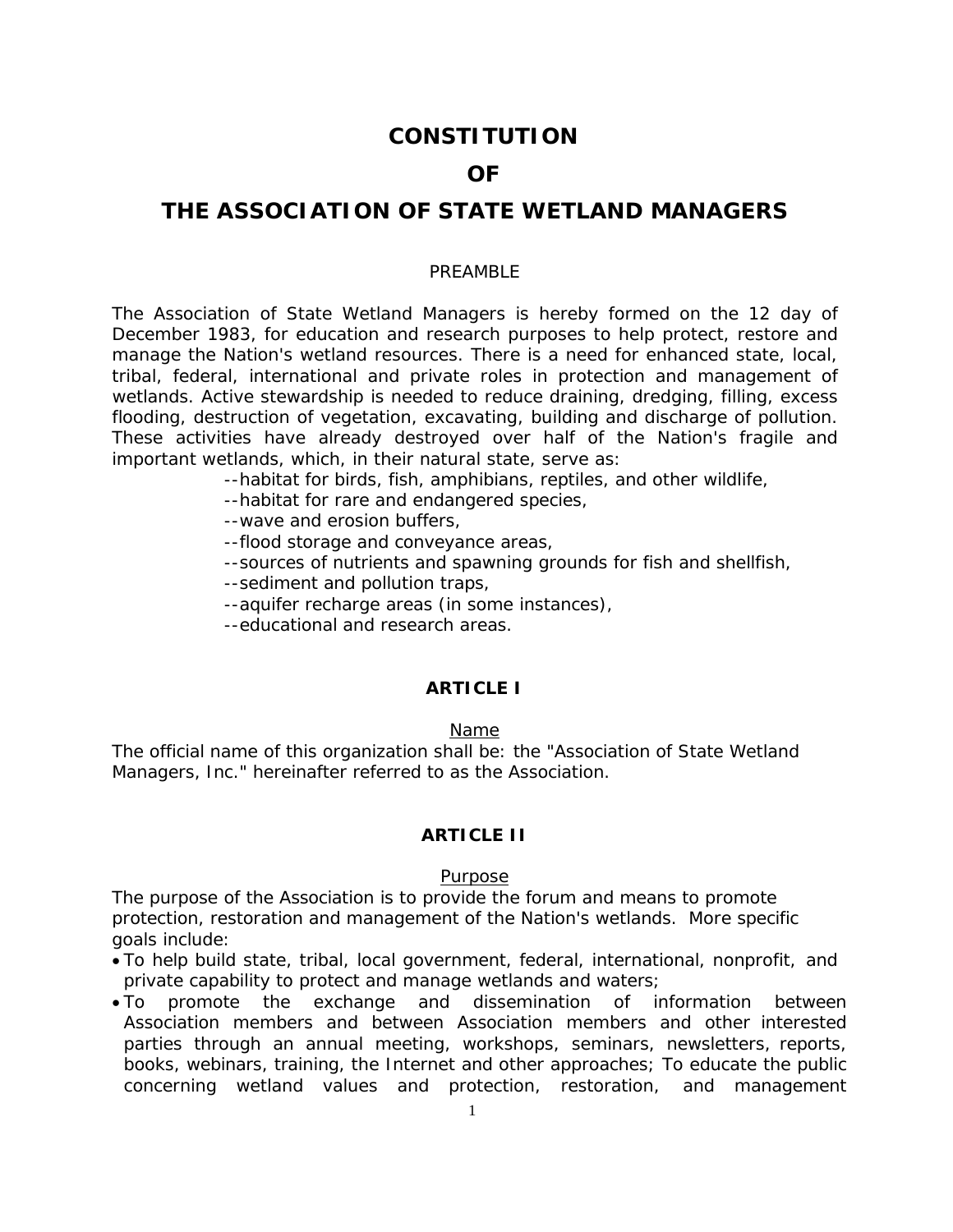techniques through workshops, seminars, lectures, reports, books, webinars, the Internet and the like;

- To designate wetlands of special value through surveys, workshops, etc.;
- To conduct research concerning wetland protection and restoration needs and techniques.

The Association is one that does not contemplate pecuniary gain or profit to the members thereof, and is organized solely for non-profit purposes. No part of the earnings of the Association shall personally benefit or be distributable to its members, directors, officers, or other private persons, except to recompense for authorized services rendered and to make payments and distributions in furtherance of the purposes of the Association.

## **ARTICLE III**

#### **Membership**

The membership of the Association shall be open to anyone interested in furthering goals of wetland protection, restoration and management in the United States of America. Member qualifications and responsibilities, including voting rights, privileges, and financial responsibilities shall be set forth in the Bylaws of the Association.

### **ARTICLE IV**

#### **Officers**

The officers of the Association shall be the Chairman, Vice-Chairman, Secretary and Treasurer. When preferred, the offices of the Secretary and Treasurer may be combined. The responsibilities of officers shall be set forth in the Bylaws of the Association.

### **ARTICLE V**

#### Board of Directors

The control and direction of the Association, and use of its property, shall be vested in a Board of Directors and in Executive Committees appointed by the Board.

## **ARTICLE VI**

#### **Meetings**

One general membership meeting of the Association shall be held annually. Other meetings including conference calls and webinars may be called as provided by in the Bylaws.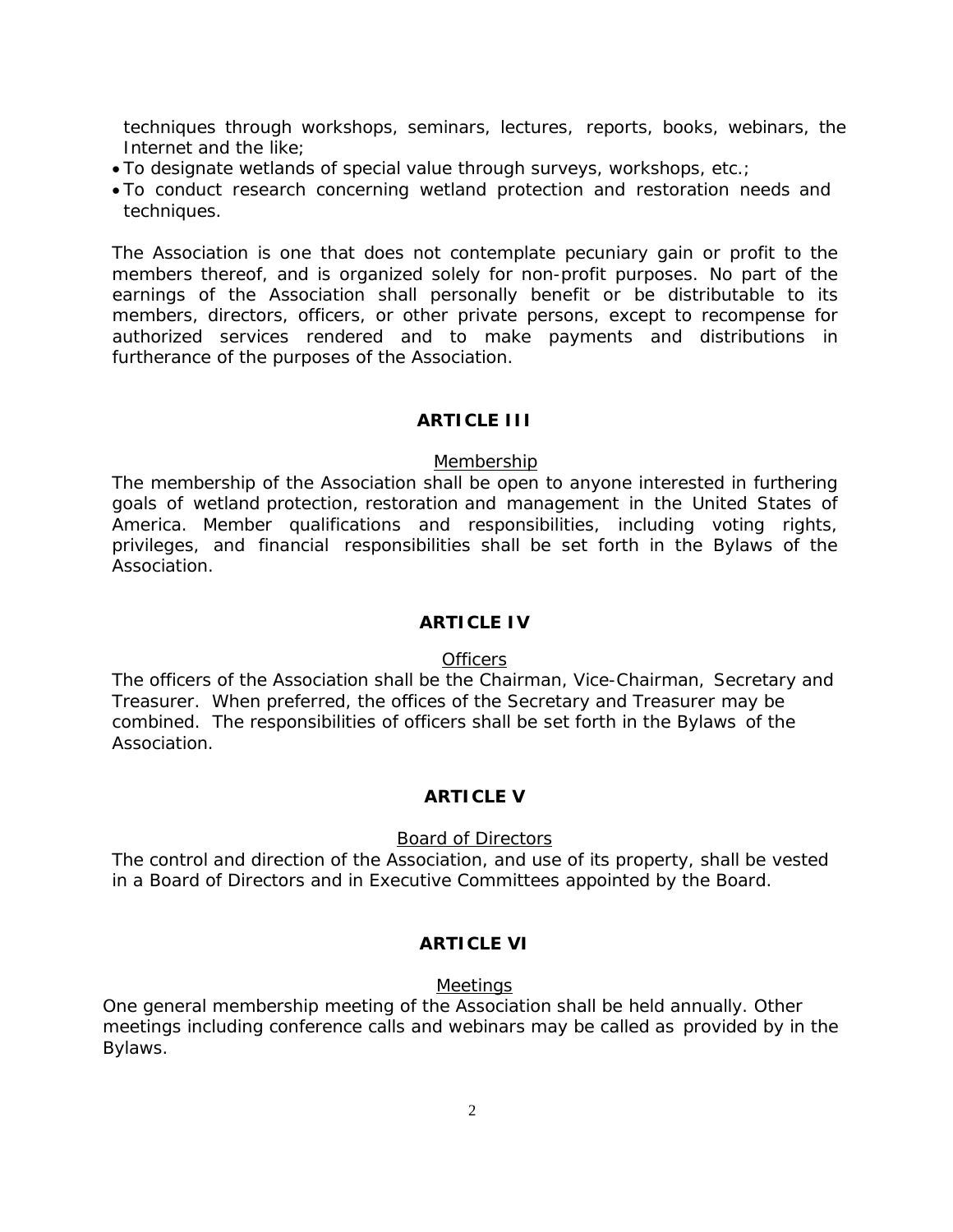#### **ARTICLE VII**

#### Elections

Election of officers will occur every two years and elections of at-large board members will occur every two years on the alternate years as provided in the Bylaws.

### **ARTICLE VIII**

#### Amendments

Amendments to this Constitution may be proposed by the Board of Directors, or by written petition signed by at least 10% of the membership of the Association. All such petitions shall be submitted to the Association Secretary. The Secretary shall draft a proposed amendment in accordance with the intent of the petition and shall give written notice of it to the Board at least 21 days prior to the meeting of the membership at which it is to be discussed. The proposed amendment shall be discussed at any scheduled meeting or at a special meeting and may be amended in any manner pertinent to the petition by a two-thirds majority vote of the membership at said meeting. The Secretary shall notify the Board and membership of the results. An amendment, which has been adopted, shall become effective 10 days after adoption by two-thirds majority of the membership.

At any meeting of the Board of Directors and or by written correspondence, fax, or e-mail, the Board by a two-thirds vote may amend the Bylaws in conformity with the Constitution, provided that written notice of such shall have been made to each Board member at least 21 days prior to the time at which action thereon is to be taken. The Bylaws may be amended by a majority vote of the Board members.

#### **ARTICLE IX**

#### Dissolution

Upon the dissolution of the Association, the Board of Directors shall, after paying or making provision for the payment of all of the liabilities of the Association, dispose of all of the assets of the Association to such organization or organizations operating exclusively for charitable, educational, wetland science, or wetland protection purposes as shall at the time qualify as an exempt organization or organizations under Section  $501(c)(3)$  of the Internal Revenue Code of 1954 (or the corresponding provision of any future United States Internal Revenue Law), as the Board of Directors shall determine.